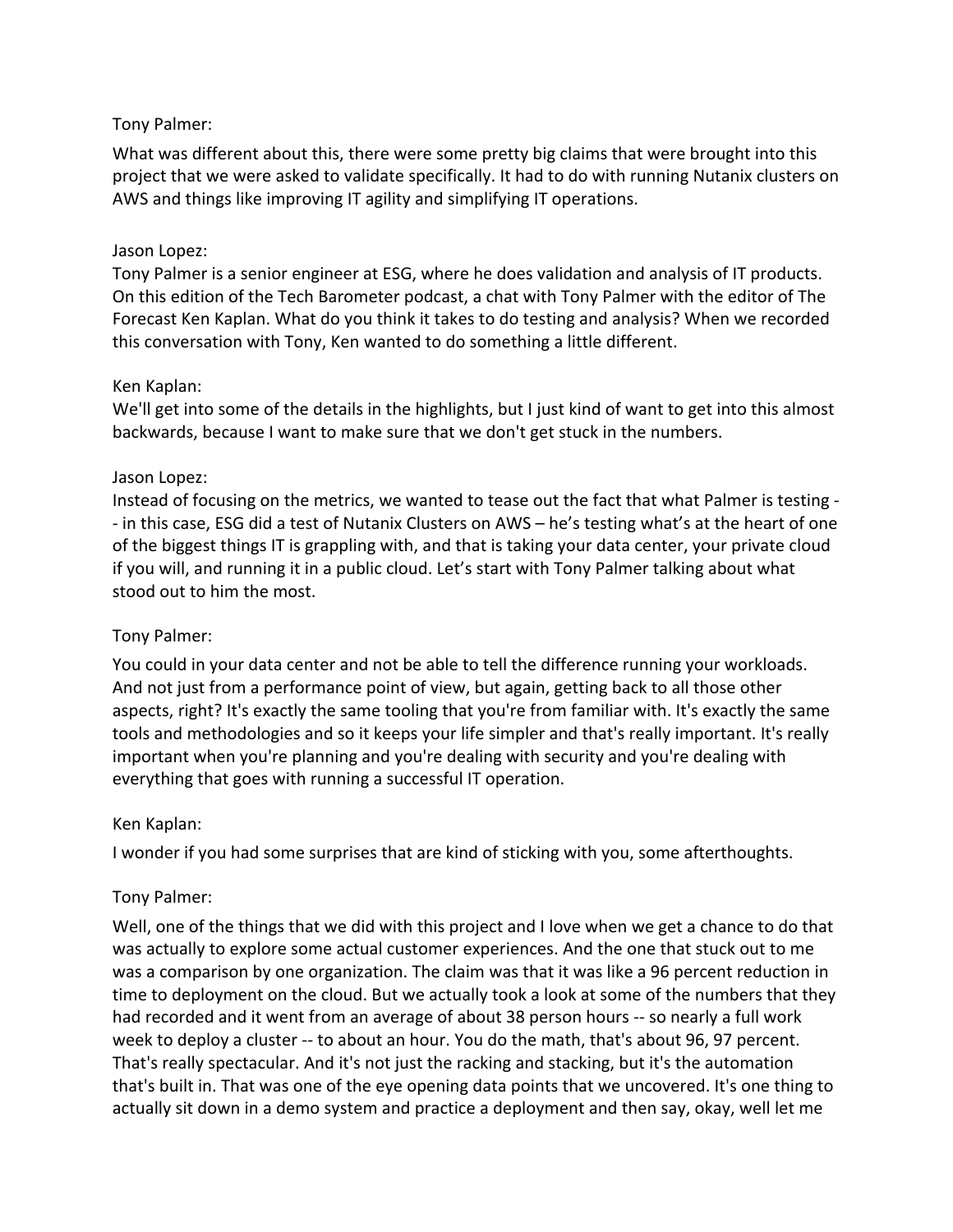compare this to what I think it would be in the real world based on my experience and to talk to a customer that's actually done it and kept records and was really very thorough and critical of the process while they were doing it.

#### Ken Kaplan:

So that's where you came in. They have been testing it out for a while. It sounds like some customers from Nutanix have been trying it out and they were reporting back to Nutanix their findings and you were brought in to do what.

# Tony Palmer:

So we were brought in to perform what we call a technical validation, which has elements of both testing to see whether a product or solution works as advertised, but also tying it back to real business value to kind of figure out why does this matter? Why should I care about this at all? And when it comes down to it that why this matters piece kept coming back to efficiency and agility. And we did some very high level economic evaluations as well. Just looking at administrative hours over the course of a year for a business that's deploying hundreds of applications. Just the automation pieces and the efficiencies that Nutanix brings to the table really did again, just kind of shrink that time to deployment and that time to value so that a business that needs to deploy a new application gets to it and gets it into production faster. And that's really what the bottom line is. I need my product out there so that my customers can use them.

# Ken Kaplan:

And, and now, I mean, there's the big picture going on? And you had mentioned that you are a former CIO, so what's happening now out in the world, that's making your findings useful if somebody reads it.

# Tony Palmer:

So ESG also does a lot of demand side market research. And in our last technology spending attention survey, almost 9 in 10 organizations said they were in the middle of digital transformation initiatives. 80 percent said they have apple allocations and workloads that are potential or strong candidates to move to the public cloud over the next five years or so. And then about half of those are actually employing a cloud first policy. One of the biggest challenges they reported was all the multiple tools that they had to use to manage the infrastructure and the applications and being able to consolidate all those and to use, as I said before, familiar tools, techniques, methodologies, using tools they're already used to in their data center to manage their hybrid cloud solution. That's a huge win. Huge.

# Ken Kaplan:

You know, you hear digital transformation. You mentioned that it's been going on. I wonder now, as we talk about wanting to have the same efficiencies or performance, like what we're used to having in house, having it run in the cloud, is this some kind of new challenge that people are facing?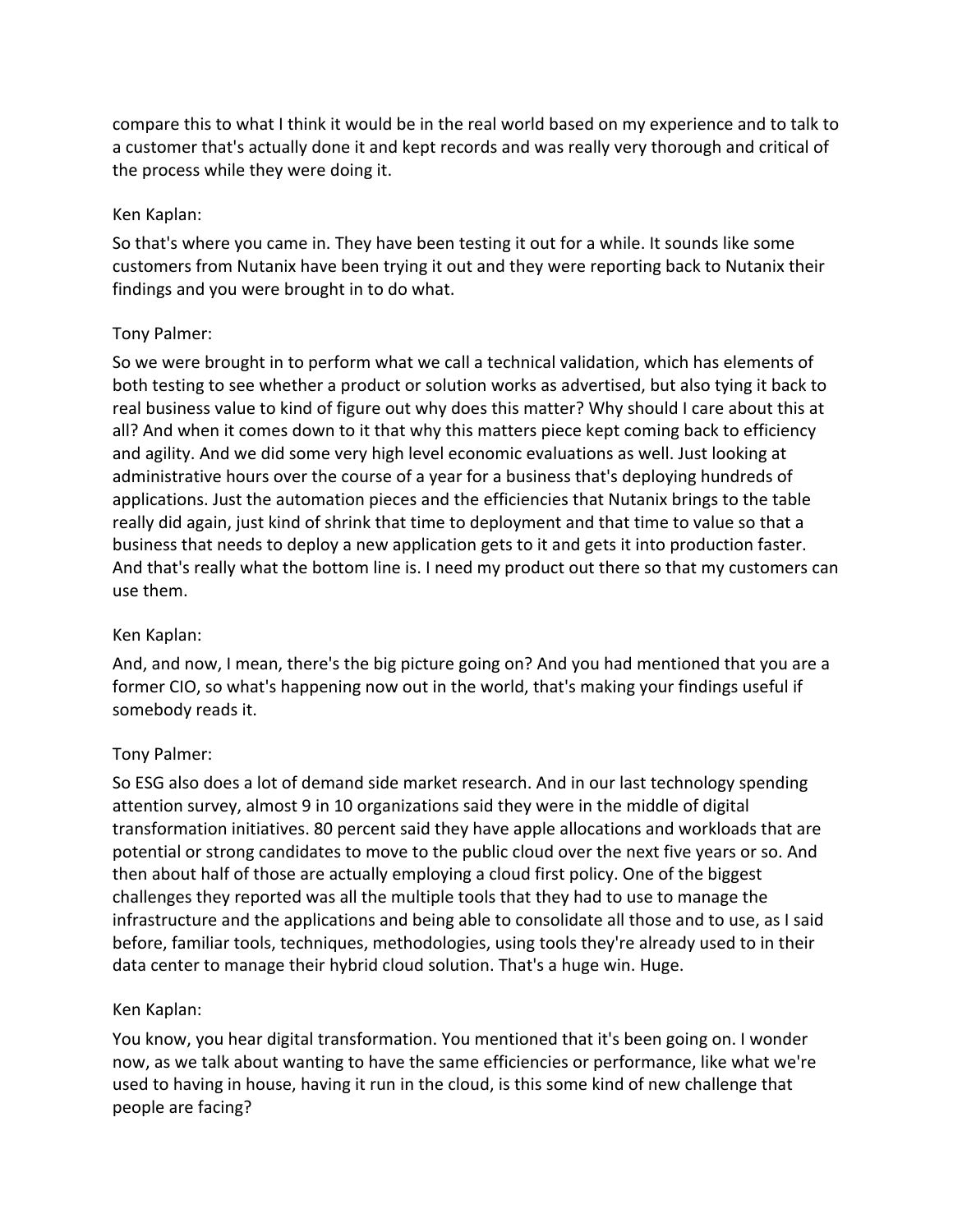#### Tony Palmer:

I would say yes, because it's different. You have to manage your network differently. You have to deal with security differently. You have to deal with quality of service and with noisy neighbors differently. You're no longer in control of your hardware. You're leasing that hardware by the minute from one of the hyperscalers. So being able to have that control and have that confidence that, yes, I'm going to be able to expect the same thing out of my cluster no matter where it's running. That also gives me as an organization the ability to do seamless DR without having to maintain a second data center, because you know what, I've got my full production environment running. I can have it running here in the cloud and it doesn't matter.

#### Ken Kaplan:

Let's talk about some of the top findings, the things that people, when they come to the report, what they'll find.

# Tony Palmer:

Like I said, we've been watching Nutanix streamline how they manage infrastructure and applications for years. Automation has become a necessity from a nice to have. The need to reduce cost, so increasing productivity is an evergreen theme that we see popping up in our surveys. And essentially what we validated was that there's significant cost in productivity savings for any size organization through orchestration and automation of IT, resources and operational tasks. So some of those included up to 97 percent faster time to day one infrastructure deployment in the cloud rather than on premises, up to 96 percent reduction in IT administrator costs for, uh, deployments with clusters on AWS when it was compared to traditional infrastructure in a data center. Transactional storage performance was equivalent to on as cluster node for end of, workloads. In fact, it exceeded the performance of certain commonly deployed clusters that people might have in their data centers today. So if you're a generation or two back, you can actually leapfrog and get better performance in the cloud. Finally, we looked at operations costs and we saw that you could lower IT operations costs up to 94 percent over time, based on time to deploy, management of updates, monitoring, reporting, troubleshooting issues that happen every year. All of that came to about a 94 percent reduction in those costs that it takes to run the organization.

# Ken Kaplan:

I mean, those are huge numbers. I mean, anything like 10 percent is big, you've said several times 90 something percent. So let's get in that realm of what does that mean for people who are not enjoying that 94 percent?

# Tony Palmer:

Well, what it means? So if I task one admin with deploying a cluster and getting it ready for an app, it's going to take that person about a week. You've got a team working on it. Maybe the real time that it takes is be only a day or two, but it's a week of person hours. It's a lot of manual tasks. If you can have one person working on that for about an hour and have your system ready to deploy applications, that's 97 percent. And that's where we get that from. It's